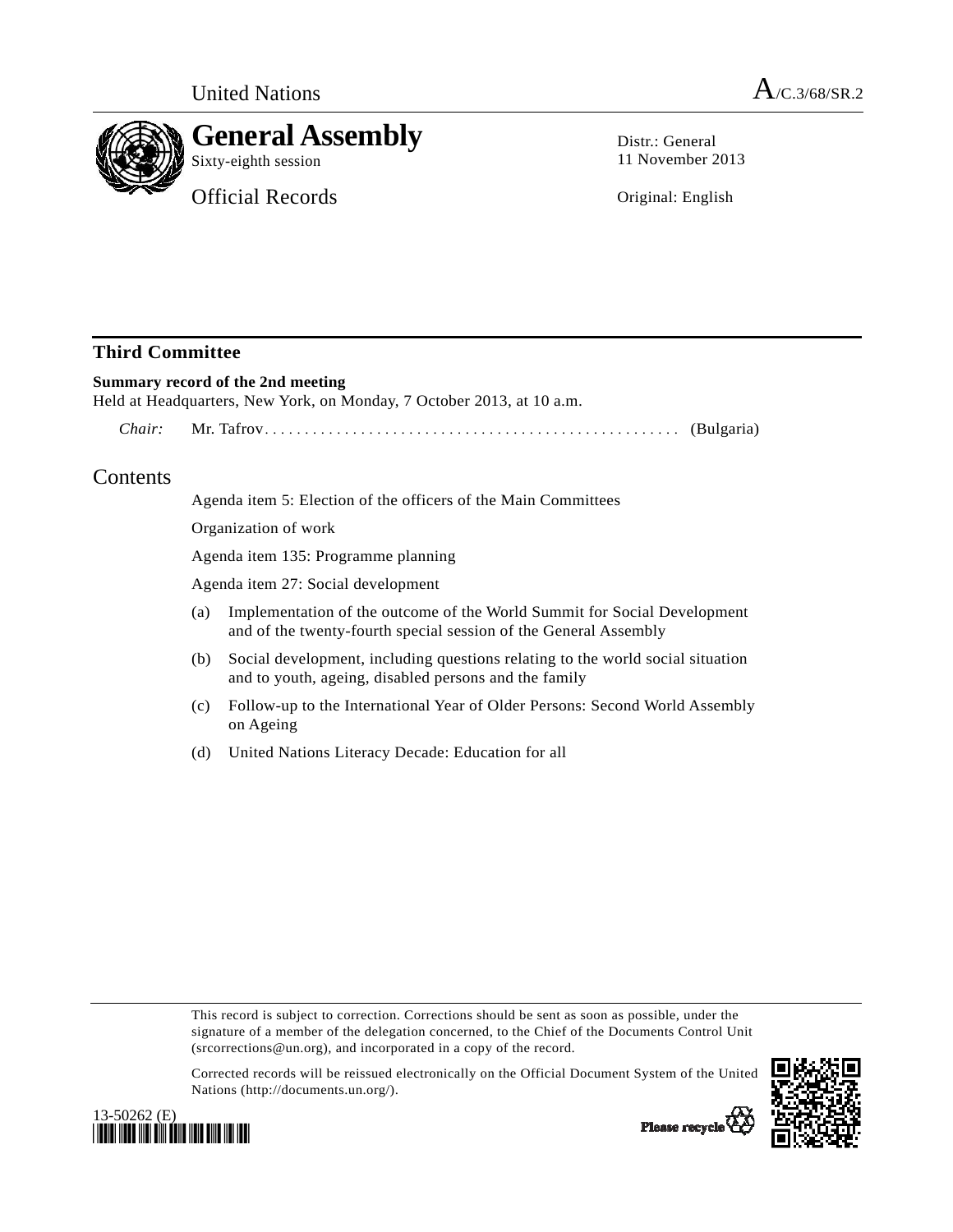*The meeting was called to order at 10.05 a.m.* 

### **Agenda item 5: Election of the officers of the Main Committees**

1. **The Chair** said that the African States had endorsed the candidacy of Mr. Mario von Haff (Angola) for the office of Vice-Chair of the Committee for its sixty-eighth session.

2. *Mr. von Haff (Angola) was elected Vice-Chair by acclamation.* 

**Organization of work** ([A/68/250,](http://undocs.org/A/68/250) [A/C.3/68/1](http://undocs.org/A/C.3/68/1), [A/C.3/68/L.1](http://undocs.org/A/C.3/68/L.1) and Add.1/Rev.1)

3. **The Chair** said that the letter from the President of the General Assembly concerning the agenda items allocated to the Third Committee was contained in document [A/C.3/68/1.](http://undocs.org/A/C.3/68/1) The list of documents issued under each agenda item was contained in document [A/C.3/68/L.1/Add.1.](http://undocs.org/A/C.3/68/L.1/Add.1) Recalling the guidelines concerning the conduct of the Committee's work in chapter II of the report of the General Committee  $(A/68/250)$  and the provision in document  $A/66/246$  for webcasting of all formal meetings, he underlined the importance of punctuality and adherence to time limits for statements and rights of reply and to deadlines for submission of proposals and inscription on the list of speakers. He also highlighted specific guidelines contained in the General Committee's report concerning the need to reduce the number of resolutions adopted by the General Assembly and to ensure their brevity in order to maximize their political impact.

4. He proposed that the Committee should respect the timetable to the extent possible in order to maximize the time and resources available to the Committee, with the understanding that adjustments would be made as warranted. Delegations initiating draft proposals should inform the Secretary of the Committee or a member of the Bureau and those sponsoring draft resolutions that involved lengthy negotiations should prepare them as early as possible and observe deadlines scrupulously. Following past practice, the Committee would maintain a rolling list of speakers and delegations should be ready to take the floor earlier than scheduled, if necessary. Any speaker absent when scheduled to speak, would be placed at the end of the list unless a change of time had been agreed in a timely manner with another delegation. Statements

would be limited to 15 minutes for delegations speaking on behalf of a group of States and to 7 minutes for those speaking in a national capacity.

5. **The Chair** said he took it that the Committee wished to approve his recommendations.

6. *It was so decided.*

7. **The Chair** said he took it that, following past practice, the Committee wished to extend invitations to special procedures mandate holders of the Human Rights Council, Chairs of treaty bodies or working groups and others, to submit their reports to, and interact with, the Committee.

8. *It was so decided*.

9. The Chair said he took it that the Committee wished to approve the organization of work as contained in documents [A/C.3/68/L.1](http://undocs.org/A/C.3/68/L.1) and Add.1/Rev.1, subject to amendment.

10. It was so decided.

### **Agenda item 135: Programme planning**

11. **The Chair** said that he had appointed Ms. Adriana Murillo Ruin of Costa Rica as facilitator for the draft resolution on the follow-up to the Fourth World Conference on Women.

#### **Agenda item 27: Social development**

- **(a) Implementation of the outcome of the World Summit for Social Development and of the twenty-fourth special session of the General Assembly** [\(A/68/174](http://undocs.org/A/68/174) and [A/68/215\)](http://undocs.org/A/68/215)
- **(b) Social development, including questions relating to the world social situation and to youth, ageing, disabled persons and the family**  [\(A/68/61-E/2013/3,](http://undocs.org/A/68/61) [A/68/95,](http://undocs.org/A/68/95) [A/68/168](http://undocs.org/A/68/168) and [A/68/169](http://undocs.org/A/68/169))
- **(c) Follow-up to the International Year of Older Persons: Second World Assembly on Ageing**  [\(A/68/167](http://undocs.org/A/68/167))
- **(d) United Nations Literacy Decade: Education for all** [\(A/68/201\)](http://undocs.org/A/68/201)

12. **Mr. Gass** (Assistant Secretary-General for Policy Co-ordination and Inter-Agency Affairs), speaking on behalf of the Under-Secretary-General for Economic and Social Affairs, said that the impact of the global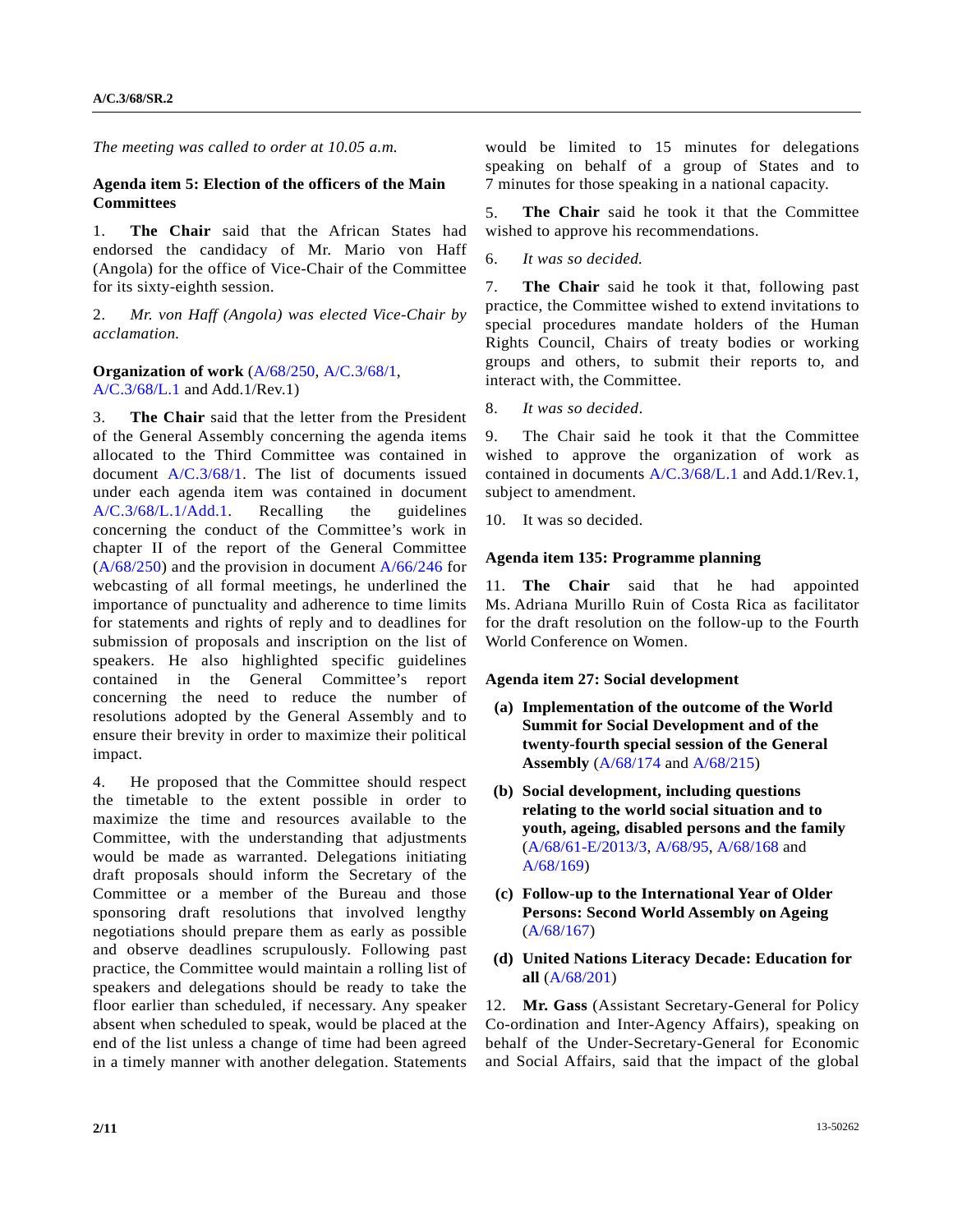financial and economic crisis had brought to the fore the importance of decent work and job security, particularly as youth unemployment remained high. Various follow-up processes to the United Nations Conference on Sustainable Development, including the International Year of Cooperatives initiative and the recently-concluded high-level meetings on disability and development and on achieving the Millennium Development Goals, highlighted the need for coherent development policies that operated at the nexus of social, economic and environmental sustainability. The involvement, recognition and priorities of youth, older persons, persons with disabilities and indigenous peoples were essential to securing a sustainable post-2015 development agenda.

13. Progress in improving social development on a global scale remained uneven. Inequality continued to have adverse impacts on health, nutrition, education, environmental sustainability, political participation and social and economic inclusion, and a comprehensive policy approach would be required to meet those challenges through growth-enhancing macroeconomic policies and inclusive social policies, while also ensuring environmental sustainability. Successful strategies included the Social Protection Floor initiative, agricultural growth and diversification of rural economies, fiscal stimuli and participatory decision-making.

14. Member States should intensify their efforts to achieve the Millennium Development Goals by 2015, a deadline less than three years away, while affirming a strong post-2015 development agenda to complete unfinished business and address new challenges.

15. **Ms. Bas** (Director of the Social Policy and Development Division, Department of Economic and Social Affairs), introducing the reports of the Secretary-General under agenda items 27 (a), (b) and (c), said that the report on implementation of the outcome of the World Summit for Social Development and of the twenty-fourth special session of the General Assembly ([A/68/174](http://undocs.org/A/68/174)) provided an overview of the discussions of the Commission for Social Development at its fifty-first session. The report highlighted the discussions on promoting the empowerment of people in achieving poverty eradication, social integration and full employment and decent work for all. It also addressed the progress achieved towards implementing programmes related to social groups and social integration and provided an overview of the types of

policies that promoted the empowerment of people. While the report noted that attention should be given to the consequences of exclusion of specific social groups, it concluded that the promotion of empowerment should go beyond group-specific approaches and focus on people-centred development. The report recommended that enhanced efforts should be made to address the root causes of poverty, inequality and social exclusion and that the United Nations post-2015 development agenda should give priority to social inclusion and protection, empowerment and participation.

16. The note by the Secretariat entitled "World social situation 2013: inequality matters" ([A/68/125\)](http://undocs.org/A/68/125) analysed the impacts of social and economic inequality on achieving inclusive development. The unacceptably high level of inequalities should be addressed by a combination of growth-enhancing macroeconomic policies and redistributive social policies that took a comprehensive and universal approach.

17. The report on the preparations for and observance of the anniversary of the International Year of the Family in 2014 ([A/68/61-E/2013/3](http://undocs.org/A/68/61)) reviewed good practices in family policymaking in the areas of confronting family poverty and social exclusion, ensuring work-family balance and advancing social integration and intergenerational solidarity. It also highlighted growing acceptance of adequate workfamily balance as important for productivity and noted that policies should be cross-cutting and should empower families rather than assume their functions The report recommended better cooperation between all stakeholders to ensure family-oriented policy design, monitoring and implementation that would lead to more effective family-oriented policies and wider sharing of good practices.

18. The report entitled "The way forward: a disability-inclusive development agenda towards 2015 and beyond" ([A/68/95](http://undocs.org/A/68/95)) reviewed existing approaches to disability-inclusive development and suggested that the omission of the concerns of persons with disabilities in the existing international development framework had resulted in a lack of specific policy commitments and accountability mechanisms for ensuring that persons with disabilities were included in efforts to achieve the Millennium Development Goals. Despite that glaring omission, the report noted some efforts to address disability in national development agendas. Lastly, the report proposed steps for including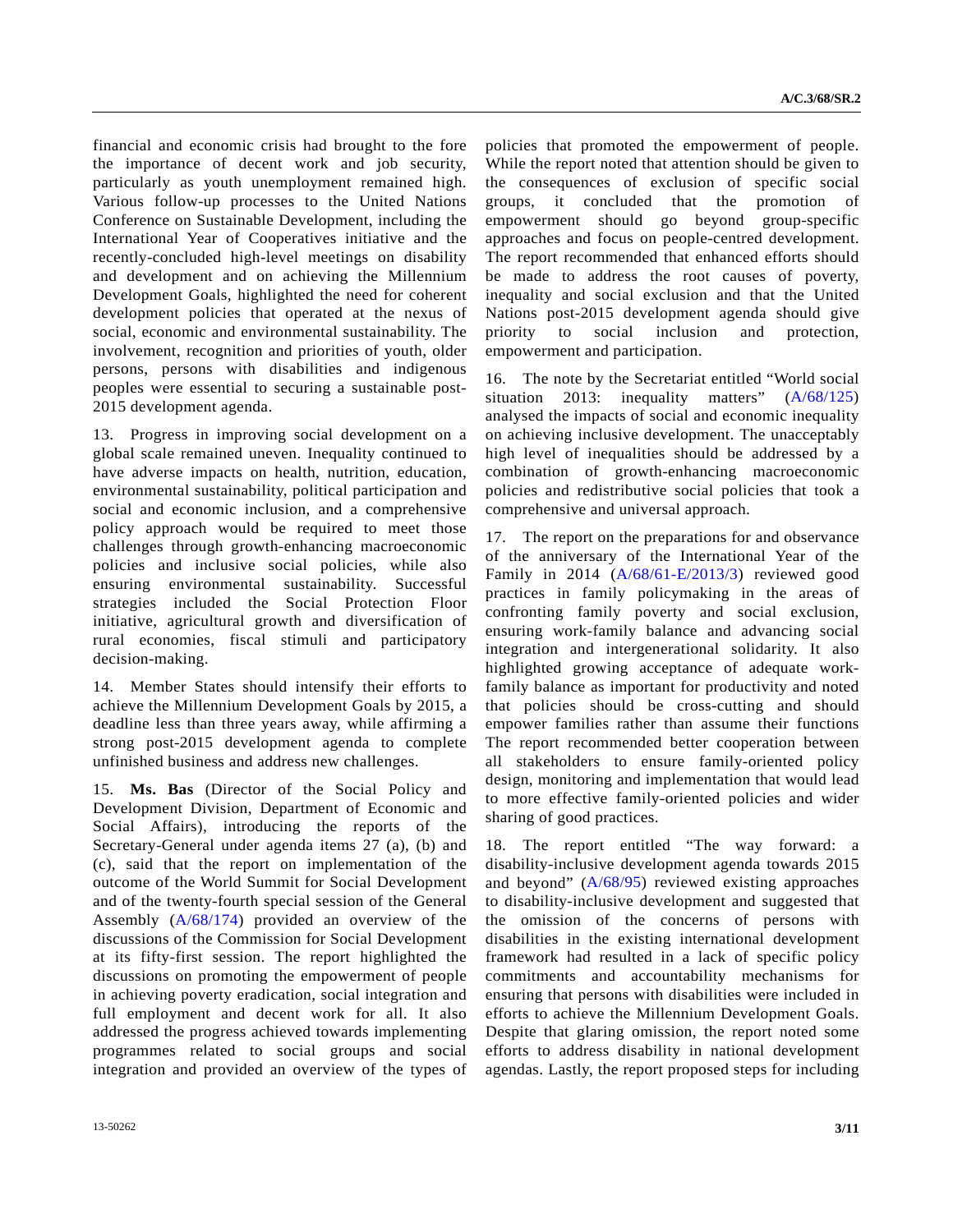disability in development policies and recommended that accessibility should be a central consideration in the emerging post-2015 development agenda.

19. The report on cooperatives in social development and the observance of the International Year of Cooperatives [\(A/68/168\)](http://undocs.org/A/68/168) reviewed the observance of the year and discussed the contribution of cooperatives to social and economic development, highlighting that cooperative activities secured the livelihoods of as many as three billion people and contributed significantly to national economies. The wide range of activities organized throughout 2012 in observance of the International Year of Cooperatives raising awareness of cooperative enterprises and created a supportive environment for their growth and sustainability. The report also noted international efforts to strengthen cooperatives and their role in the development.

20. The report on promoting social integration through social inclusion  $(A/68/169)$  noted that the goal of achieving socially cohesive societies remained elusive, with many vulnerable groups still excluded from development benefits. Social protection — a socioeconomic right and a form of institutionalized solidarity – should be at the centre of coherent and integrated policy frameworks. One of the report's recommendations was that national institutions should be established in partnership with civil society and the private sector to implement, monitor and evaluate social inclusion policies.

21. The report on the follow-up to the International Year of Older Persons [\(A/68/167](http://undocs.org/A/68/167)) examined three key areas in the implementation of the Madrid International Plan of Action on Ageing: access to decent work and employment for older persons, elder abuse and violence, and older adults and mental health. The report concluded that, 10 years after the adoption of the Madrid Plan of Action, older persons continued to face prejudicial attitudes and discriminatory practices in many societies.

22. **Ms. Jensen** (Director, United Nations Educational, Social and Cultural Organization Liaison Office, New York), introducing the report of the Director-General of the United Nations Educational, Scientific and Cultural Organization (UNESCO) on implementation of the International Plan of Action for the United Nations Literacy Decade ([A/68/201\)](http://undocs.org/A/68/201), submitted under agenda item 27 (d), said that the Decade had served as a global framework for catalysing focused and sustained efforts to promote literacy for all. Literacy had become a higher priority on the agenda of national, regional and international decision makers and had been integrated into broader policy frameworks in education and beyond. However, greater impact could have been achieved if literacy had been better integrated into the global development architecture, notably the Millennium Development Goals.

23. The Decade had set forth a new vision of literacy relevant to twenty-first century societies. The evaluation had revealed that over the previous decade, literacy as articulated in national policies and programmes had become a broader concept that went beyond reading, writing and functional literacy, encompassing a continuum of skill levels acquired throughout a lifetime. Globally, the Decade had been marked by steady progress in key areas related to the Education for All goals, as evinced by significant decreases in the number of youth and adult illiterates and primary-school-age children out of school. Increased mobilization of domestic and external resources for education and stronger political will had resulted in improved legal frameworks and integration of literacy into education and development policies. Furthermore, literacy assessments reflected a growing interest in understanding learners' abilities. Another positive development was increased recognition of non-formal education and efforts to bridge formal and non-formal education through equivalency and qualification frameworks.

24. As the global coordinator for the Decade, UNESCO had assisted Governments through such initiatives as the Literacy Initiative for Empowerment, the monitoring of progress by the UNESCO Institute for Statistics and capacity-building for literacy assessment and monitoring. Other UNESCO activities included the awarding of International Literacy Prizes, a global action week on Education for All and the work of goodwill ambassadors.

25. Despite the positive gains made, global literacy challenges persisted, reflected by alarmingly high rates of basic and functional illiteracy. In 2011, two-thirds of adult illiterates worldwide were women, a proportion that had remained unchanged for 30 years. If no special measures were taken, the pool of adult illiterates would continue to grow.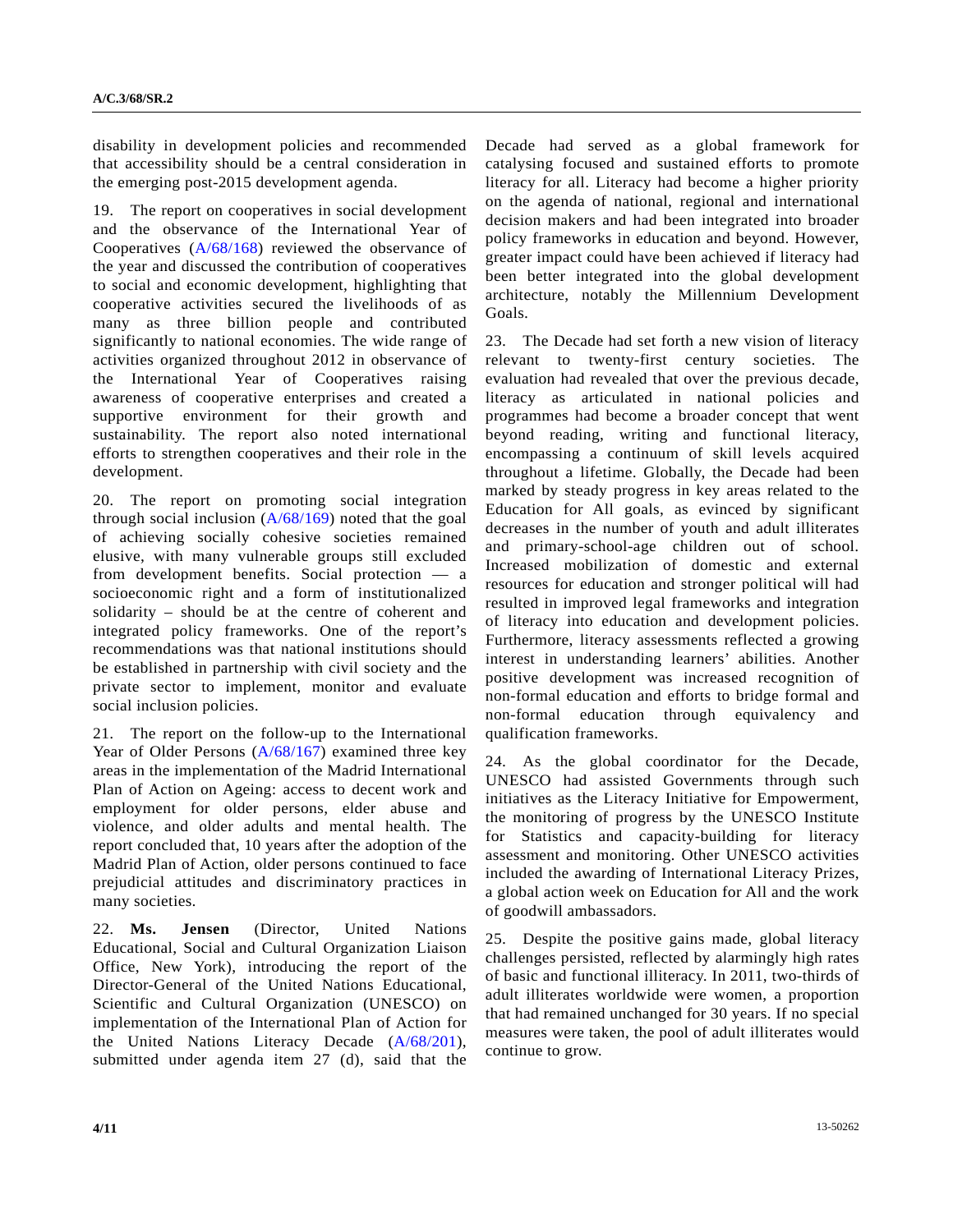26. With regard to future action, the report called on all stakeholders to intensify collective efforts for enhanced education systems and interventions and to focus more sharply on youth and adult illiterates and on marginalized populations, in particular illiterate girls and women. The report proposed a three-pronged approach to literacy: improving the quality of basic education for children and adolescents; providing alternative learning opportunities for out-of-school children, adolescents and adults; and improving the quality of literacy teaching and learning. It also highlighted the need to reflect further on the concepts of literacy relevant to the contemporary world. Lastly, the report recommended that UNESCO should create a global multi-stakeholder partnership in support of national efforts to achieve the goals of the United Nations Literacy Decade.

27. **Mr. Daunivalu** (Fiji), speaking on behalf of the Group of 77 and China, said that despite significant progress in a number of areas, greater effort was required to achieve their shared goals in the field of social development. The Secretary-General's report [\(A/68/174\)](http://undocs.org/A/68/174) had shown that promoting the empowerment of people in achieving poverty eradication, social integration and full employment and decent work for all remained a global challenge. The Group fully shared the report's recommendation to include empowerment, through a range of actions, as a priority in the global development agenda beyond 2015. That was of particular importance, as multiple interrelated global crises and the challenges posed by climate change all had major negative implications for social development and undermined further the achievement of internationally agreed development goals.

28. In the light of those continuing challenges, implementation of the commitments made at the World Summit for Social Development was more urgent than ever. The Group reaffirmed its commitment to implementing the Copenhagen Declaration and Programme of Action and other social development initiatives adopted by the General Assembly at its twenty-fourth special session. In compliance with their obligations under international law, States should take further collective action to remove obstacles to the full realization of the right of peoples to self-determination, particularly those living under colonial domination and foreign occupation. The Group also welcomed the

outcome document of the United Nations Conference on Sustainable Development.

29. International cooperation was crucial to the realization of internationally agreed development goals and the Group of 77 and China called for timely fulfilment by developed countries of their commitments with regard to official development assistance and the global partnership for development. A harmonized trade agenda should support measures for equal market access, in accordance with other international social development agreements, such as the World Trade Organization Enhanced Integrated Framework.

30. In a people-centred approach to empowerment, particular attention should be given to persons with disabilities. The recent High-Level Meeting of the General Assembly on the realization of the Millennium Development Goals and other internationally agreed development goals for persons with disabilities had provided an invaluable opportunity to review development policy from a disability perspective and strengthen commitment to ensuring the rights, inclusion and empowerment of persons with disabilities in emerging international development frameworks. Well-focused policies and action should also be put in place to address the ageing of the population and the discrimination, poverty, violence and lack of specific services which the elderly often faced.

31. The Group of 77 and China welcomed the continued focus on young people and called upon Member States, the United Nations system and relevant stakeholders to implement fully the recommendations contained in the outcome document of the High-level Meeting of the General Assembly on Youth: Dialogue and Mutual Understanding. Since the proclamation of the International Year of the Family in 1994, the international community had undertaken a range of activities and commitments in support of those objectives. Activities marking the twentieth anniversary should provide a useful opportunity to strengthen national family-centred policies and programmes.

32. **Mr. Haniff** (Malaysia), speaking on behalf of the Association of Southeast Asian Nations (ASEAN), said that the Association was working to establish a politically, economically and culturally cohesive and socially responsible community by 2015 and to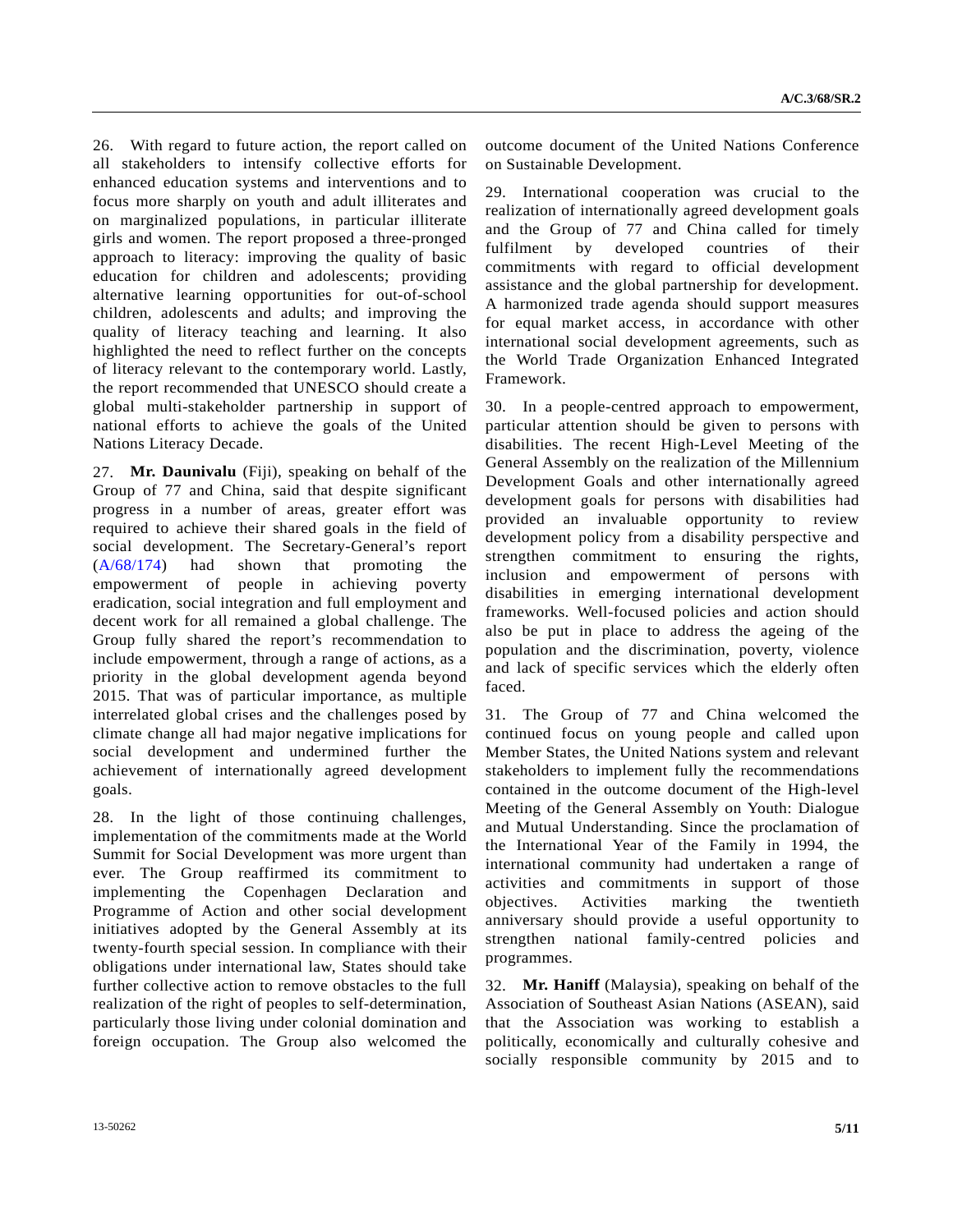improve the quality of life based on the principles of sustainable development. To that end, the ASEAN Socio-Cultural Community Blueprint had identified seven priority areas for action, including poverty alleviation, tackling the negative impacts of integration and globalization, food security, access to health care and the control of communicable diseases.

33. The critical role of empowerment had been recognized at the Eighth ASEAN Ministers Meeting on Rural Development and Poverty Eradication. . In its efforts to promote social justice and mainstream people's rights into policies and in all spheres of life, ASEAN was focusing on protecting the rights of disadvantaged and vulnerable groups, promoting the rights of migrant workers and developing corporate social responsibility.

34. Recent social protection initiatives included the adoption of the ASEAN Strategic Framework for Social Welfare and Development (2011-2015), the finalization of the Mobilization Framework that promoted disability-inclusive development, the establishment of the ASEAN Decade of Persons with Disabilities (2011-2020) and the adoption of the Bali Declaration on the Enhancement of the Role and Participation of Persons with Disabilities. In addition, the Second ASEAN Workshop on the Convention on the Rights of Persons with Disabilities had been held in February 2013 in Thailand, pursuant to the recommendations in the Secretary-General's report [\(A/68/95](http://undocs.org/A/68/95)), and the ASEAN Declaration on Strengthening Social Protection had been adopted at the recently held Eighth ASEAN Ministerial Meeting on Social Welfare and Development. The annual ASEAN and Japan High Level Officials Meeting on Caring Societies, which would focus on the theme "Active Ageing" at its eleventh meeting, was a further indication of regional commitment.

35. The Eighth ASEAN Ministerial Meeting on Youth, convened in May 2013, had reiterated the important role of younger generations in boosting regional solidarity through voluntary community services. In addition to discussing youth unemployment, the Meeting had endorsed the "Bandar Seri Begawan Declaration on Youth Volunteerism and Entrepreneurship" as well as a number of initiatives designed to instil a sense of community. Other activities supporting youth included the ASEAN Youth Volunteer Programme and the First ASEAN Youth Entrepreneur Seminar and Exposition.

36. **Mr. Charles** (Trinidad and Tobago), speaking on behalf of the Caribbean Community (CARICOM), said that the region continued to be affected by the adverse impact of the global economic, food and energy crises, compounded by new, multifaceted and interconnected challenges that impeded progress in achieving social development goals. The World Economic Situation and Prospects 2013 report acknowledged a spilling over of economic woes from developed to developing countries and predicted that the next two years would be fraught with uncertainty and risk. Social development could not be considered in a vacuum, but as part of the wider sustainable development agenda. CARICOM had long ago adopted a people-centred approach to development and continued to launch initiatives to support vulnerable groups in the region.

37. CARICOM shared the Secretary-General's view that meaningful participation was essential to empowerment and was increasing its efforts to ensure the full integration of all citizens into society and the participation of all stakeholders in decision-making and other processes that influenced public policy for development. The significant strides made by CARICOM in the area of human and social development since its establishment had been highlighted at the 24th meeting of the CARICOM Council for Human and Social Development, which had provided a forum for regional policy-makers to discuss their vision for the region and focus attention on particular sectors.

38. Diversification of the region's economies was another means of facilitating the empowerment of the people. One initiative encouraged citizens in rural areas to engage in agricultural activities for enterprise development in addition to subsistence farming. Guyana was currently hosting the Twelfth Caribbean Week of Agriculture to promote the agricultural industry and trade in the region.

39. CARICOM continued to implement policies and initiatives to support the role of the family in social development and was preparing to celebrate the twentieth anniversary of the International Year of the Family in 2014. It also supported the move towards a disability-inclusive development agenda and many member States had signed or ratified the relevant Convention and the optional protocol thereto. Additionally, CARICOM Heads of Government had decided at their meeting in July 2013 to begin a regional dialogue on the issues faced by persons with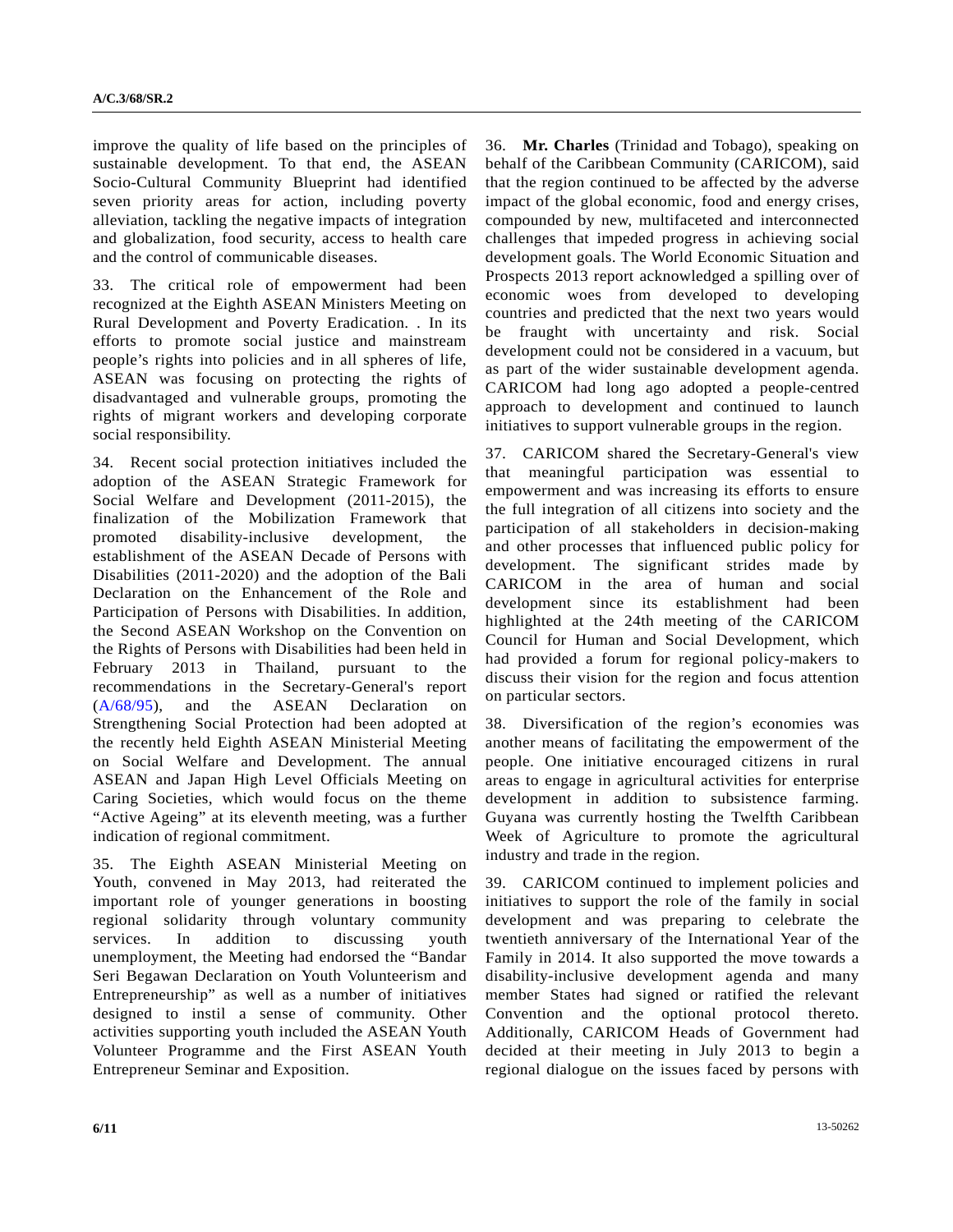disabilities and to convene a regional high-level meeting on the matter.

40. CARICOM, cognizant of the importance of young people as partners in development, had devised a Regional Strategy for Youth Development and in 2010, at the first Special Regional Summit on Youth Development, had declared its intention to recognize that role in national and regional strategies. It would continue to engage young people in decision-making through initiatives such as the CARICOM Youth Ambassadors Programme. The promotion and protection of the rights of older persons had also been a priority, with regional action guided by the Caribbean Charter on Health and Ageing. Member States continued to implement relevant policies and programmes to respond to the challenges faced by older persons and ensure their socioeconomic integration. CARICOM States had also been working to enhance their national statistical capacities to integrate changing demographics into economic and social planning.

41. Given the link between health and socioeconomic development, it was important to address the negative developmental impacts of non-communicable diseases. CARICOM therefore looked forward to collaborating with all partners to strengthen and facilitate multisectoral action to prevent and control noncommunicable diseases and to prepare for the 2014 review and assessment of progress achieved in that area.

42. **Mr. Alemu** (Ethiopia), speaking on behalf of the Group of African States, said that the African Union had focused its efforts during the African Decade of Persons with Disabilities (1999-2009) on strengthening regional cooperation to support the full participation and equality of persons with disabilities and equal opportunities with regard to education, training and employment. The second Session of the African Union Conference of Ministers for Social Development had decided to focus on targets and indicators to measure outcomes. Despite recent progress, however, very few of the millions of Africans with disabilities had access to care, rehabilitation and education, and disability was still a survival issue in Africa. The African Union Disability Architecture, an initiative adopted at the third session of the Conference, consisted of legal, programmatic and institutional components: the Protocol on the rights of persons with disabilities; the Continental Plan of Action of the African Decade of Persons with Disabilities; and regional agencies, member States and other stakeholders. The recently concluded high-level meeting on disability and development could provide crucial input for narrowing the gap between policy and practice and helping to realize the full and effective participation of persons with disabilities in society and development, through employment, equal access to basic services and strong social protection mechanisms.

43. With more than half of the total African population under the age of 35 years, millions of young Africans faced unemployment, underemployment and other challenges. The African Youth Decade (2009- 2018) had therefore been proclaimed in order to advance the agenda of youth empowerment and development and support national youth policies and programmes. The African Group therefore welcomed the appointment of the Envoy of the Secretary-General on Youth.

44. The African Union Policy Framework and Plan of Action on Ageing in Africa, adopted in 2002, provided guidance for policymaking, since it was realized that advocacy efforts must support national policies, encourage consultation with older persons, and ensure appropriate allocation of resources. Furthermore, the Protocol to the African Charter on Human and Peoples' Rights on the Rights of Older Persons in Africa adopted in 2012 established the relevant obligations of States parties. The Group would continue to be actively engaged in all multilateral processes related to the promotion and protection of the rights of older persons.

45. The Group reaffirmed the central role of the institution of the family in development and its commitment to the African Union Plan of Action on the Family in Africa, which aimed to improve the situation of families and guide member States in developing structures, policies and programmes and capacitybuilding. However, those efforts were undermined by a number of challenges, including widespread poverty. The forthcoming anniversary of the International Year of the Family was thus a key opportunity to renew efforts to improve implementation and evaluation of the Plan of Action.

46. Poor social development indicators reflected the difficulties still faced by many African countries, such as increased income and non-income inequalities and persistent disparities in the progress made towards several Millennium Development Goals: for example,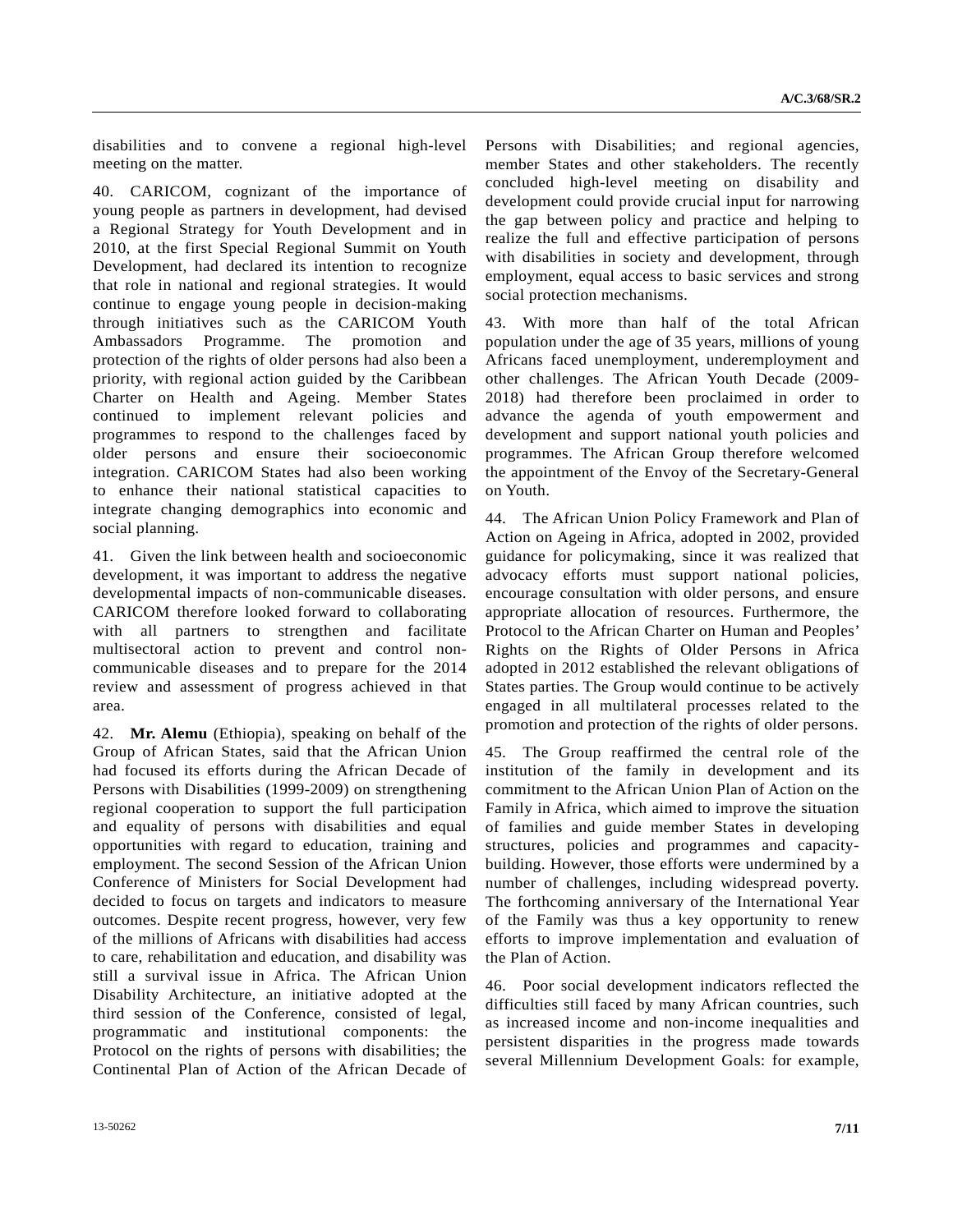Africa trailed the developing world in gender parity in education. Nonetheless, African countries had made notable efforts to address socioeconomic development through various social policies that included redistributive, protective and transformative elements.

47. **Mr. Maope** (Lesotho), speaking on behalf of the Southern African Development Community (SADC), said that while SADC countries had increased their efforts to achieve social development goals, real development would continue to elude them unless all stakeholders were integrated into all aspects of political, economic and social life. Poverty, one of the greatest challenges, was exacerbated by the ongoing economic, food, energy and climate crises. SADC was therefore redoubling its efforts to implement the Plan of Action derived from the Dar es Salaam Declaration on Food Security.

48. The varied responses to poverty among SADC member States reflected the increasingly urgent need for improved coordination, alignment and monitoring of programmes. The Regional Indicative Strategic Development Plan (1990-2015) enabled SADC to address poverty and development by enhancing civil society understanding of national and regional poverty eradication frameworks. The outcomes of the completed review of the Plan would inform the region's roadmap for reducing poverty, strengthening regional integration and ensuring sustainable peace and security.

49. With unemployment, particularly youth unemployment, remaining one of the biggest challenges in the region, several member States had adopted policies and programmes to establish and strengthen social protection systems. The region supported volunteerism and sustainable community service projects that reduced poverty and promoted economic growth while addressing unemployment.

50. HIV/AIDS was one of the biggest medium- to long-term global challenges to social development, as it contributed to higher mortality rates, increased health sector expenditure, and worsened poverty. The SADC Protocol on Health sought to counteract the ubiquitous high prevalence of HIV/AIDS by facilitating effective regional responses to the pandemic. Increased access to anti-retroviral drugs and greater awareness of the dangers of the disease had resulted in a decline in new infections in the region.

51. SADC prioritized the need to mainstream disability issues in regional strategies and development initiatives and thus welcomed the outcome of the recently concluded high-level meeting of the General Assembly, optimistic that the commitments made towards disability-inclusive development would be implemented effectively. In light of the role of regional integration and international cooperation in overcoming obstacles to development, there was a need for combined regional and international efforts to implement the social development agenda.

52. **Mr. León González** (Cuba), speaking on behalf of the Community of Latin American and Caribbean States (CELAC), said that despite progress in the achievement of the Millennium Development Goals, 1.2 billion people were living in extreme poverty, including 870 million who were malnourished. Hunger and poverty were egregious human rights violations and should be eradicated. Inclusive development strategies were needed to distribute the benefits of economic growth more equitably and meet the basic human needs of nutrition, health, water, sanitation, housing, and access to education and employment. Such social inclusion, which was essential to democratic societies, required a renewed commitment from Governments.

53. International cooperation, including the commitment by developed countries to allocate 0.7 per cent of their gross domestic product to official development assistance, as well as South-South and technical cooperation, was essential to development. There was an urgent need to reform the global economic system and implement new forms of international solidarity to ensure more inclusive societies. The States members of CELAC had implemented successful programmes for the social inclusion and empowerment of vulnerable groups and had consistently promoted their rights.

54. Young people, who accounted for a large proportion of the population in CELAC countries, should be given opportunities for education and training. The BYND 2015 Global Youth Summit, held in Costa Rica in September 2013, had made a valuable contribution to the discussions on the sustainable development agenda. The international community should support the social inclusion of elderly people and the implementation of the Madrid International Plan of Action on Ageing. CELAC commended the work of the United Nations Open-ended Working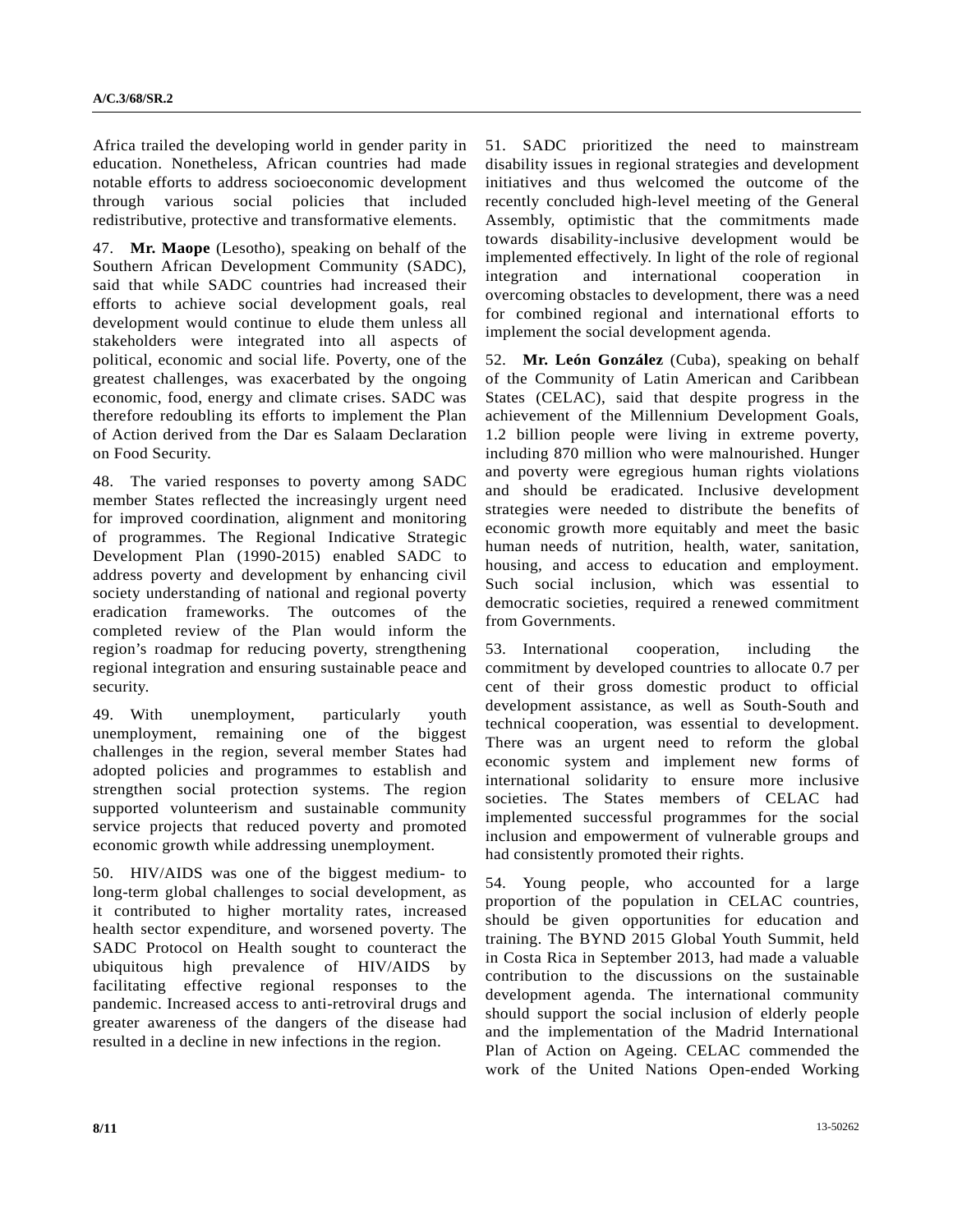Group on Ageing. At the twenty-fourth regular session of the Human Rights Council, CELAC had introduced a resolution proposing the appointment of an independent expert on the enjoyment of all human rights by older persons.

55. The Community was actively promoting the full social, political, economic and cultural inclusion of persons with disabilities and therefore welcomed the outcome document of the recent high-level meeting on disability and development. The Community also urged the Secretary-General to appoint a special envoy for persons with disabilities. The spread of noncommunicable diseases was a concern for all countries, in view of their adverse effect on socioeconomic development. The post-2015 development agenda should be built on the foundation of the Millennium Development Goals and should adequately reflect all aspects of the three pillars of sustainable development.

56. **Mr. Vrailas** (Observer for the European Union), speaking also on behalf of the candidate countries Iceland, Montenegro, Serbia, the former Yugoslav Republic of Macedonia and Turkey; the stabilization and association process countries Albania and Bosnia and Herzegovina; and, in addition, Armenia, Georgia and the Republic of Moldova, said that the European Union's response to the financial crisis reflected its belief in common political, social and economic values. To combat unemployment and inequality it had proposed the Europe 2020 strategy for sustainable, smart and inclusive growth. The Council of the European Union had adopted a recommendation on establishing a youth guarantee so that people under the age of 25 years would receive an offer of employment, continued education, an apprenticeship or a traineeship within four months of becoming unemployed or leaving formal education. It had earmarked  $\epsilon$  billion for its Youth Employment Initiative and, in June 2013, had approved the Social Investment Package to guide national reform within the Europe 2020 framework.

57. The development framework beyond 2015 should be based on a set of global goals and should ensure a rights-based approach addressing justice, equality and equity, good governance, democracy, the rule of law, gender equality and the prevention of violence against women. The European Union was committed to the Beijing Declaration and Platform for Action and the Programme of Action of the International Conference on Population and Development.

58. The European Union would share best practices in youth employment through the United Nations World Programme of Action for Youth and the Envoy of the Secretary-General on Youth. It would continue to assist young people through its Strategy for Youth and its Youth on the Move initiative, and in its dialogues and development activities. Promoting the rights of older persons was also high on the agenda, and Governments should address age discrimination and elder abuse, while providing long-term care, social protection, decent work and health care to older persons.

59. All States members of the European Union had signed the Convention on the Rights of Persons with Disabilities. The European Disability Strategy 2010- 2020 was designed to remove barriers to the social and economic empowerment of those persons. The European Union had contributed to the recent highlevel meeting of the General Assembly on disability and development.

60. **Ms. Lawal** (Nigeria) said that her Government, as part of its efforts to implement the Convention on the Rights of Persons with Disabilities, was making every effort to pass a disability act that would provide for the establishment of a national commission for persons with disabilities. Data obtained from the 2009 and 2010 baseline surveys on persons with disabilities had been used in the formulation of appropriate measures and strategies to ensure their inclusion in development. The Government was working with local and international organizations of persons with disabilities and was establishing structures to mainstream disability perspectives across all federal Government entities.

61. Her Government was surveying its correctional institutions with a view to improving its juvenile criminal justice system, and was strengthening the social development workforce. It was committed to ensuring that family issues were taken into account in development, and had implemented programmes to provide skills and grants to families and to reintegrate vulnerable migrant children. It was committed to international instruments on ageing and was taking concrete actions to realize their objectives. Her Government remained firmly committed to ensuring the inclusion of issues affecting all vulnerable groups in the national development agenda.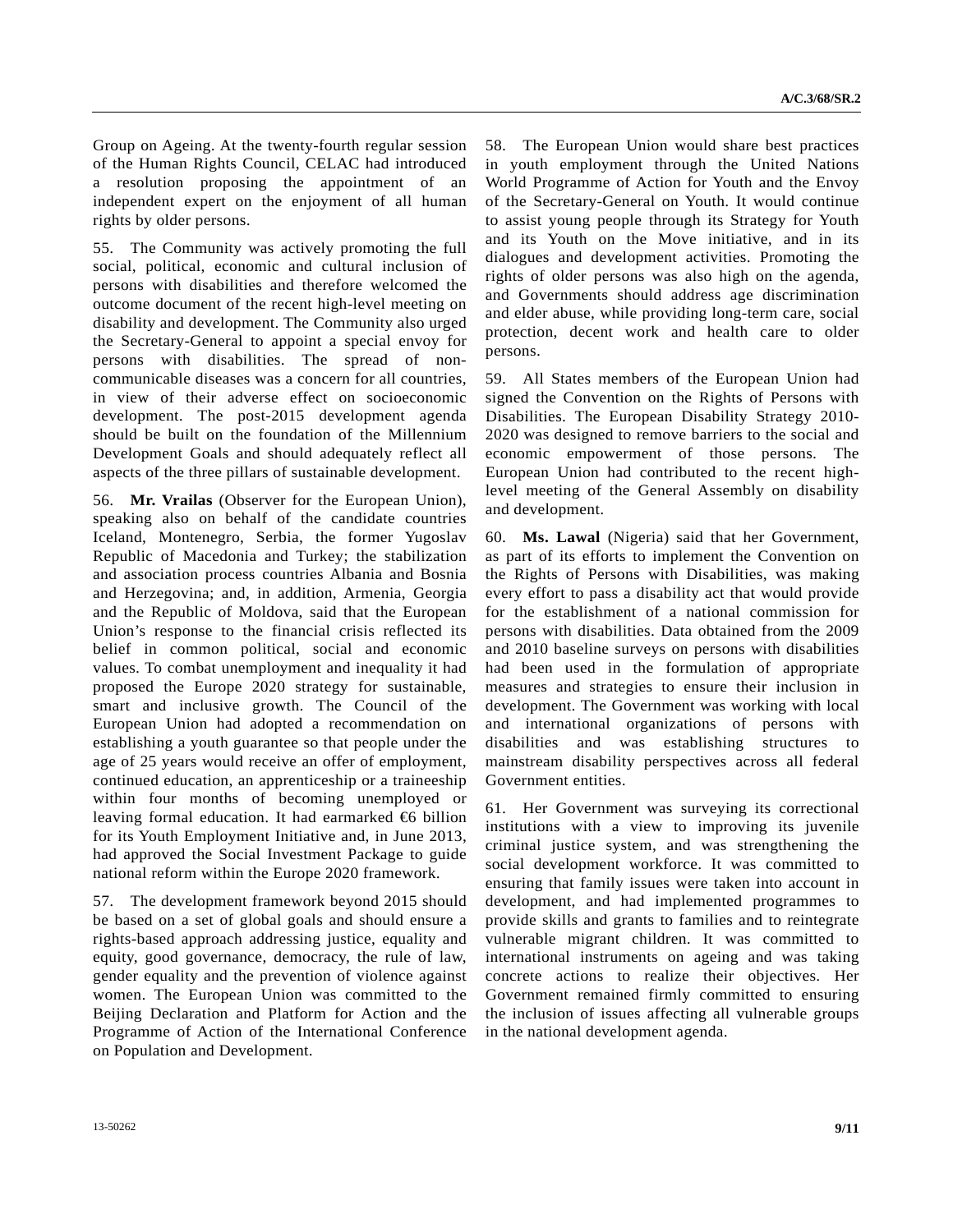62. **Mr. Khalek** (Egypt) said that the post-2015 development agenda should focus on combating inequality, with priority given to education, literacy, social inclusion, empowerment, participation, employment, decent work and social protection. Family-focused policies should be an integral part of development efforts, and the Envoy of the Secretary-General on Youth should develop a global youth employment strategy. Disability-related issues should also be included in the development agenda beyond 2015. The Convention on the Rights of Persons with Disabilities and the outcome document of the recent high-level meeting of the General Assembly on disability and development should be implemented. An international legal instrument on ageing should be established to eliminate discrimination against older persons.

63. His Government had stabilized basic commodity prices, increased the minimum wage, social allowances and pensions and eliminated public school tuition fees. It was planning reforms to address inequality, had established a special committee for social justice, was combating corruption and would cooperate with the international community to combat money-laundering.

64. **Mr. Rakovskiy** (Russian Federation) said that his delegation supported the establishment of a new global partnership for development to implement the decisions of the World Summit for Social Development and the twenty-fourth special session of the General Assembly, in coordination with the Millennium Development Goals. His Government had reduced the proportion of Russians living below the poverty line from 30 per cent in 2000 to 11.2 per cent, and was committed to combating inequality and poverty and raising living standards. To address the effects of the financial crisis, it was promoting employment and productivity, was stimulating small and medium-sized enterprises, and would continue to increase wages and pensions and expand the social protection system. A new State programme of social support would improve the regulatory base, introduce innovative work methods and provide support for non-profit organizations. His Government provided material support and health care to older persons and encouraged their involvement in society. Pensions had risen by 3.5 per cent per year over the preceding five years and by 10 per cent in 2013.

65. His Government was continuing implementation of the Convention on the Rights of Persons with Disabilities through a \$5-billion dollar federal programme that was designed to ensure an accessible environment in terms of employment, education, services and facilities. It was also implementing a strategy based on the World Programme of Action for Youth, with an emphasis on employment, and provided young people with various forms of State assistance. The Government also provided support for low-income and young families and encouraged intergenerational solidarity, since stable societies depended on the strength of the traditional family.

66. **Ms. Frei** (Switzerland), speaking as a youth delegate, said that young people were a source of innovation and productivity but their potential was being neglected, with 75 million of them unemployed worldwide. Her Government therefore welcomed the high priority given to good education and employment practices in the report of the Secretary-General on the implementation of the World Programme of Action for Youth ([E/CN.5/2013/7](http://undocs.org/E/CN.5/2013/7)). The international community should ensure universal access to education, economic growth and job creation, in particular for disadvantaged young people; encourage selfemployment and entrepreneurship; and respect their right to work. Closer collaboration between the public and private sectors was indispensable to make education more responsive to labour market needs.

67. The post-2015 development agenda should consider the interrelationship between economic growth, full and productive employment and decent work for all, together with ecological sustainability. The link between sustainable development and decent work for all had been recognized by the International Labour Conference at its 102nd session in June 2013.

68. Young people in conflict and post-conflict situations faced great challenges. Of the 57 million children without access to education, half lived in conflict zones. Education would enable them to overcome economic hardship and participate in society. The World Programme of Action for Youth encouraged young people to contribute to peace and security. Political participation could break the cycle of violence and opportunities for young people would unfold their potential as agents of change towards a peaceful future.

69. **Ms. Morgan** (Mexico) said that social inclusion was essential to the development agenda as a means of reducing poverty and inequality. Her Government planned to convene a meeting to promote a global view